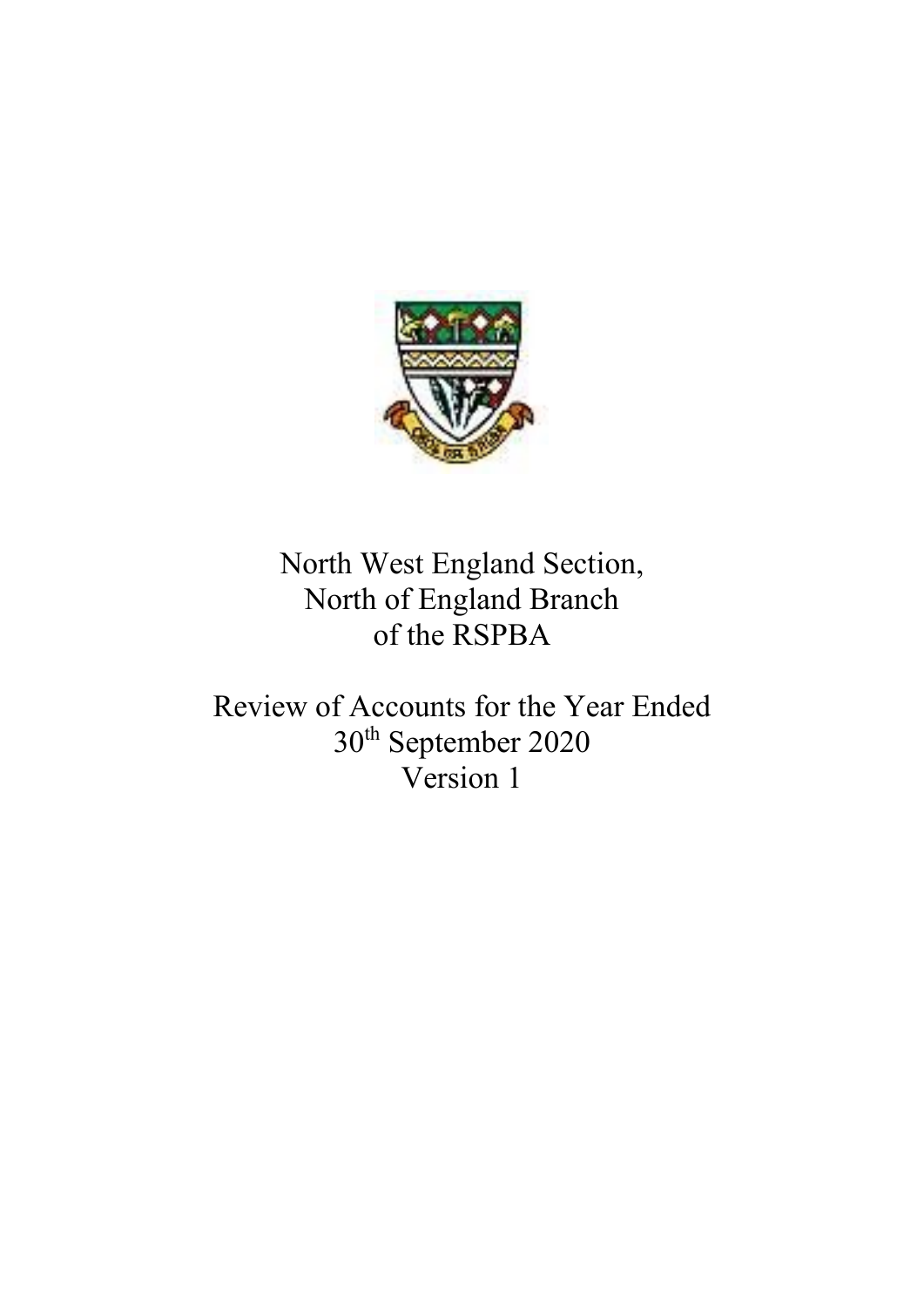## North West England Section

## Balance Sheet – September 2020

## Assets Employed

|                                | 2020<br>£ |
|--------------------------------|-----------|
| Current Assets                 |           |
| Bank Account                   | 2,013.82  |
| Cash in Hand                   | 430.52    |
|                                | 2,444.34  |
| Current Liabilities            |           |
| Sundry Creditors               | 0.00      |
| Net Current Assets             | 2,444.34  |
| Accumulated funds              |           |
| Balance Brought Forwards       | 2,291.69  |
| Surplus/(Deficit) for the year | 152.65    |
|                                | 2,444.34  |

In my opinion, the Accounts give a true and fair view of the state of the section affairs as at 30<sup>th</sup> September 2020 and of the balance for the period at the end.

This report has been prepared from the details provided to the membership by the branch Treasurer. The records kept are clear and reflect the activities of the branch fully.

P L Brown  $27<sup>th</sup>$  October 2020